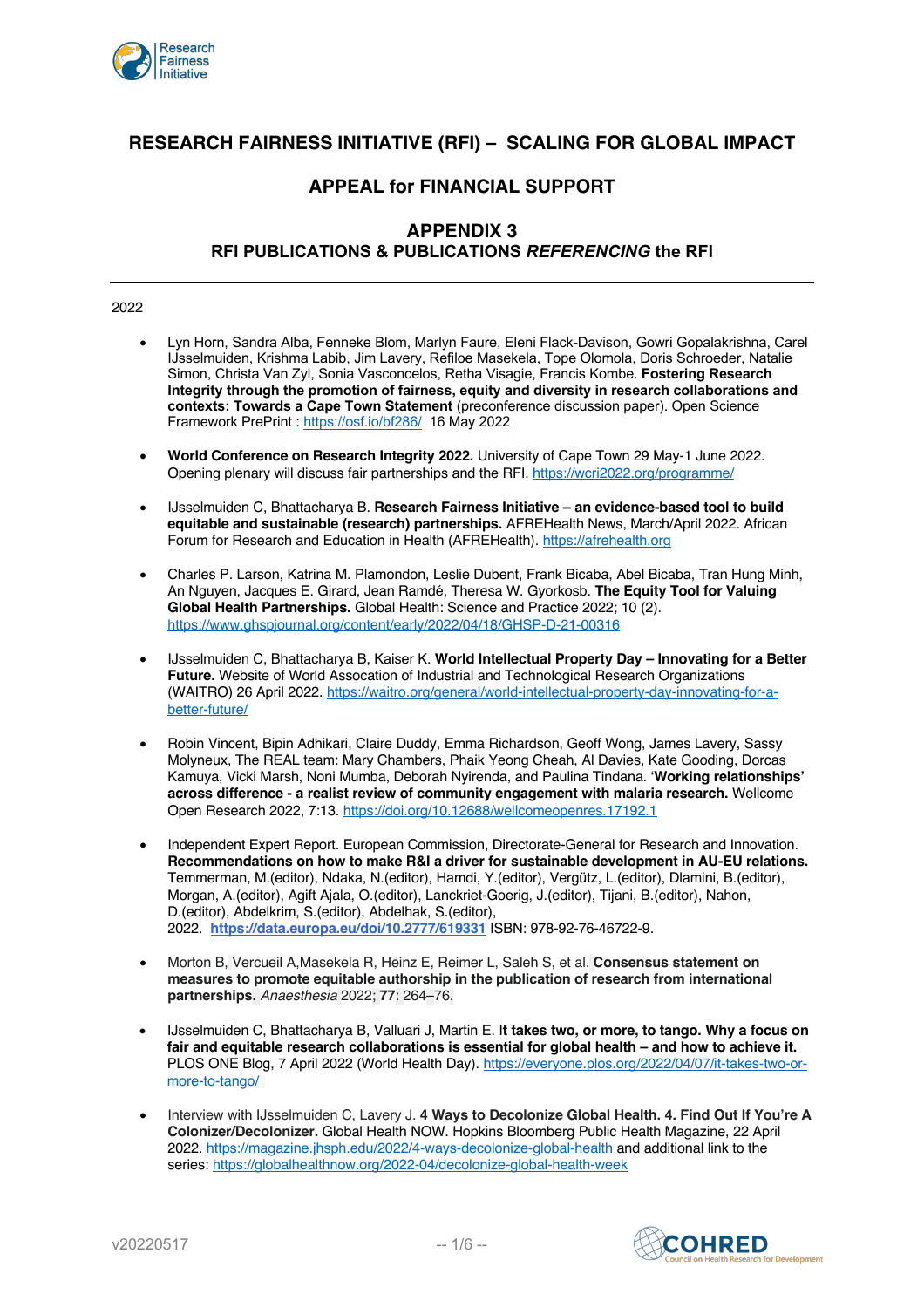

- Lyn Horn. **Ending scientific colonialism will make research more effective.** Research Professional News. 11 March 2022. (Similar versions in Research Professional News Europe, and Research Fortnight). https://www.researchprofessionalnews.com/rr-news-uk-views-of-the-uk-2022-3-ending-scientificcolonialism-will-make-research-more-effective/
- Soumya Swaminathan (WHO), Bernard Pecoul (DNDi), Hisham Abdullah (MoH, Malaysia), Christos Christou (MSF), Glenda Gray (Medical Research Council, South Africa), Carel IJsselmuiden (COHRED), Marie-Paule Kieny (INSERM, France), Mariana Mazzucato (University College London), Veronika von Messling (Federal Ministry of Education and Research, Germany), Bernhards Ogutu (Kenya Medical Research Institute), John Reeder (TDR and WHO), John-Arne Rottingen (Ministry of Foreign Affairs, Norway), Renu Swarup (Department of Biotechnology, India), Marcel Tanner (SwissTPH and Swiss Academy of Arts and Sciences), Nisia Trindade Lima (Fundação Oswaldo Cruz, Brazil), Michelle Childs (DNDi), Alex Harris (Wellcome Trust), Els Torreele (University College London), Suerie Moon (Graduate Institute of Geneva). **What is biomedical R&D in the global public interest?** Nature Comments. 10 February 2022. *Nature* **602**, 207-210 (2022). *doi:*  https://www.nature.com/articles/d41586-022-00324-y

- AlKhaldi M, James N, Kumar Chattu V, Ahmed S, Meghari H, Kaiser K, IJsselmuiden C, Tanner M. **Rethinking and strengthening the Global Health Diplomacy through triangulated nexus between policy makers, scientists and the community in light of COVID-19 global crisis.** BMC Global Health Research and Policy 2021; 6:12 (13 April). https://doi.org/10.1186/s41256-021-00195-2.
- Geneva Solutions. **Make global health research equitable, urges fair initiative.** (2021). https://genevasolutions.news/global-health/make-global-health-research-equitable-urges-fair-initiative
- Owings, L. **Research colonialism still plagues Africa.** (2021). https://www.scidev.net/sub-saharanafrica/scidev-net-investigates/research-colonialism-still-plagues-africa/
- IJsselmuiden C, Ntoumi F, Lavery JV, Montoya J, Abdool Karim S, Kaiser K. **Should global financing be the main priority for pandemic preparedness.** (Correspondence) *Lancet* 2021; **398:** 388. https://doi.org/10.1016/S0140-6736(21)01387-8
- Efua Esaaba Mantey, Daniel Doh, Judith N. Lasker, Sirry Alang, Peter Donkor, Myron Aldrink. **Ghanaian views of short-term medical missions: The pros, the cons, and the possibilities for improvement.** Globalization and Health (2021) 17:115. https://doi.org/10.1186/s12992-021-00741-0
- UKCDR Equitable Partnerships Hub (Started 2021) lists the RFI as a key resource: https://www.ukcdr.org.uk/resource/research-fairness-initiative/
- The Association of Commonwealth Universities (ACU) highlighted "**Year of Equitable Research Partnerships 2021"** campaign on its website - https://www.acu.ac.uk/get-involved/how-the-acusupports-equitable-partnerships/
- The RFI was highlighted in episode 6, series 1 of the ACU's Internationalist Podcast. This episode was titled "International Collaboration – a fairer future?" - https://www.acu.ac.uk/theinternationalist/?utm\_content=buffer29f9c&utm\_medium=social&utm\_source=linkedin.com&utm\_campai an=buffer
- The Policies for Equitable Access to Health (PEAH) blog **mentioned the RFI YERP2021 campaign in a post and asked its readership to support and disseminate it**. http://www.peah.it/2021/01/9349/
- Foxx, A.J, Franco Meléndez, K.P, Hariharan, J, Kozik, A. J, Wattenburger, C. J, Godoy-Vitorino, F, Rivers, A. R. (2021). **Advancing Equity and Inclusion in Microbiome Research and Training**. mSystems, (6, 5). https://www.researchgate.net/publication/355187380\_Advancing\_Equity\_and\_Inclusion\_in\_Microbiome Research and Training.
- Faure M.C , Munung N.S, Ntusi, N.A.B, Pratt, B, de Vries, J. **Mapping experiences and perspectives of equity in international health collaborations: a scoping review.** International Journal for Equity in Health (2021) 20:28. https://doi.org/10.1186/s12939-020-01350-w

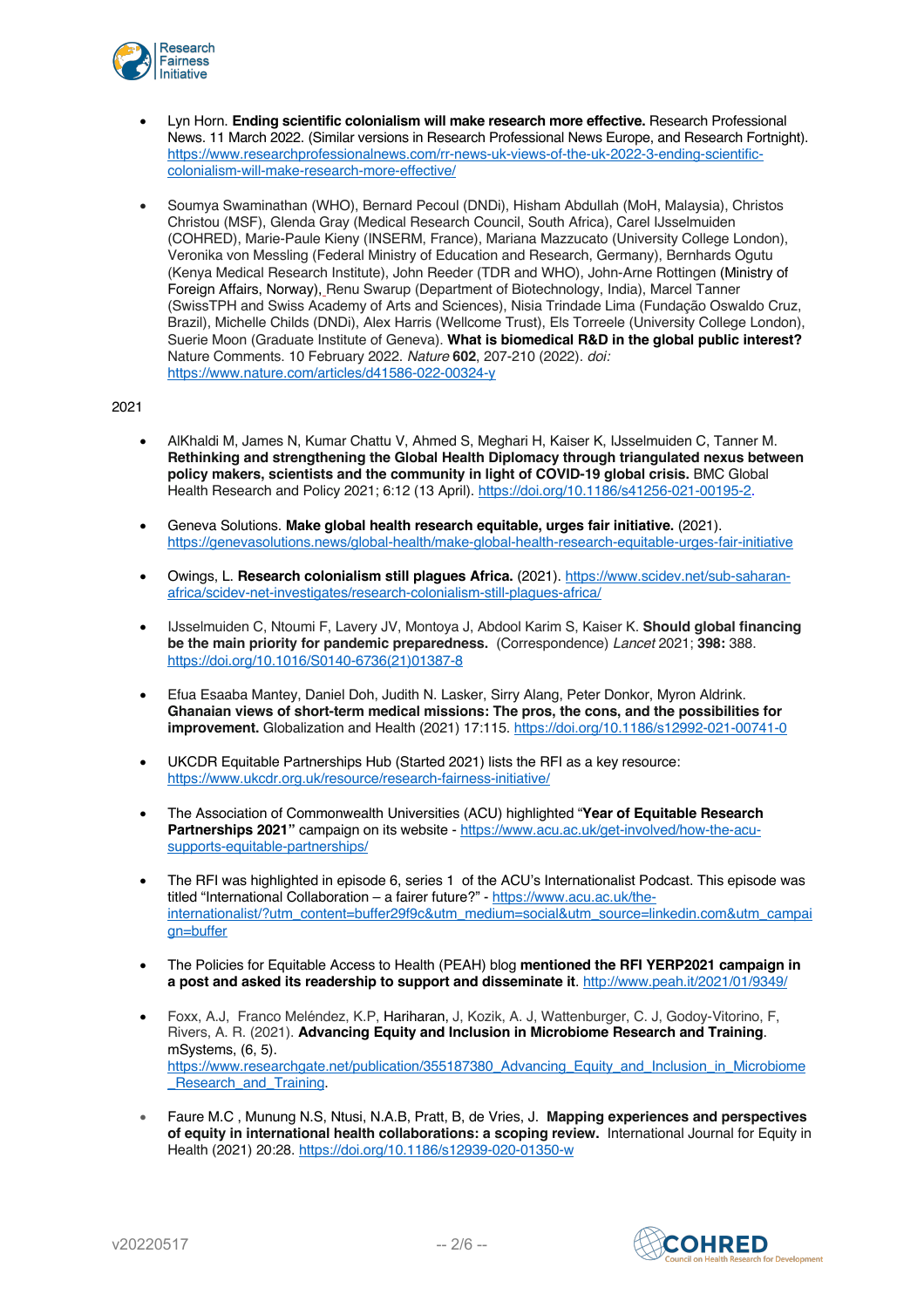

- The "Last Mile" podcast series by iCHORDS supporting the WHO 2030 Neglected Tropical Disease (NTD) Roadmap episode 2 - "It's Time for Fairness in Research Partnerships" - the purpose of RFI and its contribution towards NTD elimination and control neglect of research and implementation partnerships in global health ethics reason behind a wide range of unfair and sometimes inequitable practices presented by Prof James V. Lavery on December 14, 2021. (https://anchor.fm/ichords/episodes/Its-Time-for-Fairness-in-Research-Partnerships-e1bmt6l/a-a73g9he)
- IJsselmuiden C, Garner C, Ntoumi F, Montoya J, Keusch GT. **R&D – more than sharing vaccines. A complete change is needed in the approach to and funding of global preparedness.** Council on Foreign Relations. Think Global Health. 2021. https://www.thinkglobalhealth.org/article/rd-more-sharingvaccines

- Sandra Alba, Kristien Verdonck, Annick Lenglet, Susan F Rumisha, Martijn Wienia, Imre Teunissen, Masja Straetemans, Walter Mendoza, Daniel Jeannetot, Daniel Weibel, Harriet Mayanja-Kizza, Sanjay Juvekar. **Bridging research integrity and global health epidemiology (BRIDGE) statement: guidelines for good epidemiological practice.** BMJ Global Health. 2020 (3 Sept);5:e003236. https://doi:10.1136/bmjgh-2020-003236
- Nuffield Council on Bioethics. **Research in global health emergencies: ethical issues.** (2020). https://www.nuffieldbioethics.org/publications/research-in-global-health-emergencies
- World Health Organization. **Ethical standards for research during public health emergencies: Distilling existing guidance to support COVID-19 R&D.** World Health Organisation. (2020). https://www.who.int/publications/i/item/WHO-RFH-20.1
- F. Jankowski, S. Louafi,N. A. Kane, M. Diol, A. Diao Camara5, J.‑L. Pham, C. Berthouly‑Salazar, A. Barnaud. **From texts to enacting practices: defining fair and equitable research principles for plant genetic resources in West Africa.** Agriculture and Human Values. 28 April 2020. https://doi.org/10.1007/s10460-020-10039-3.
- World Health Organization. Health Evidence Network Report 69. **What is the evidence on policies, interventions and tools for establishing and/or strengthening national health research systems and their effectiveness?** (2020). https://www.euro.who.int/en/data-and-evidence/evidence-informedpolicy-making/publications/2020/what-is-the-evidence-on-policies,-interventions-and-tools-forestablishing-andor-strengthening-national-health-research-systems-and-their-effectiveness-2020
- Craveiro, I., Carvalho, A. & Ferrinho, P. **"Get us partnerships!" - a qualitative study of Angolan and Mozambican health academics' experiences with North/South partnerships.** *Global Health* **16,** 33 (2020). https://doi.org/10.1186/s12992-020-00562-7
- M Al-Khaldi. **Research Fairness Initiative opens a new era for equitable and impactful research collaborations.** *European Journal of Public Health*, Volume 30, Issue Supplement\_5, September 2020, ckaa165.802, https://doi.org/10.1093/eurpub/ckaa165.802
- Mohammed AlKhaldi, Rasha Kaloti, Duha Shella, Aisha Al Basuoni & Hamza Meghari (2020) **Health system's response to the COVID-19 pandemic in conflict settings: Policy reflections from Palestine.** Global Public Health, 15:8, 1244-1256, DOI: https://www.tandfonline.com/doi/full/10.1080/17441692.2020.1781914

- United Nations. **Global Sustainable Development Report 2019.** (2019). https://sustainabledevelopment.un.org/content/documents/24797GSDR\_report\_2019.pdf
- Abla M Sibai, Anthony Rizk, Adam P Coutts, Ghinwa Monzer, Adel Daoud, Richard Sullivan, Bayard Roberts, Lokman I Meho, Fouad M Fouad, \*Jocelyn DeJong. **North–South inequities in research collaboration in humanitarian and conflict contexts.** Lancet 2019 (2 November), 394: 1597-1600. https://doi.org/10.1016/S0140-6736(19)32482-1

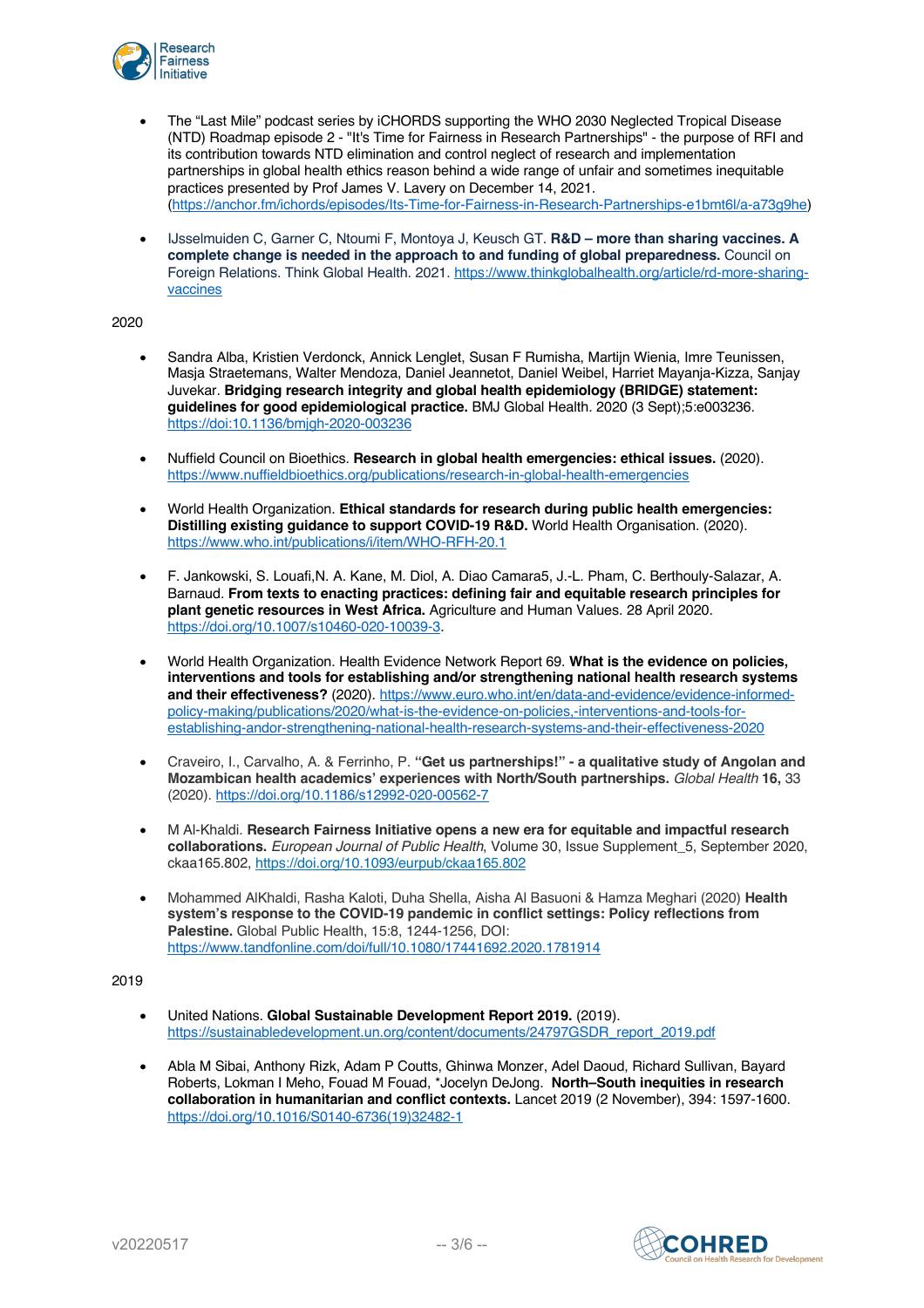

- Gláucia Maria Moraes de Oliveira, Fausto J. Pinto. **Mais um Passo na Educação Médica nos Países de Língua Portuguesa. (Another Step in Medical Education in Portuguese Speaking Countries).**  Arq Bras Cardiol. 2019; 113(5):894-895. https://abccardiol.org/article/mais-um-passo-na-educacaomedica-nos-paises-de-linguaportuguesa/
- Tulani Francis L. Matenga, Joseph Mumba Zulu, J. Hope Corbin, Oliver Mweemba. **Contemporary issues in north–south health research partnerships: perspectives of health research stakeholders in Zambia.** Health Research Policy and Systems (2019) 17:7. https://doi.org/10.1186/s12961-018-0409-7
- Carvalho A, Ferrinho P, Craveiro I. **Towards post-colonial capacity-building methodologies – some remarks on the experiences of health researchers from Mozambique and Angola. (Em torno de metodologias de capacitação pós-coloniais: algumas notas acerca das experiências de pesquisadores de saúde de Moçambique e Angola)**. Ciencia Saude Coletiva. 2019 (May 30); 24(5):1617-1626. doi: 10.1590/1413-81232018245.04442019. PMID: 31166497.
- Simpkin, V, Namubiru-Mwaura, E, Clarke, L, & Mossialos, E. (2019**). Investing in health R&D: where we are, what limits us, and how to make progress in Africa.** BMJ Global Health. https://gh.bmj.com/content/4/2/e001047

- Lavery JV and IJsselmuiden C. **The Research Fairness Initiative: Filling a critical gap in global research ethics.** Gates Open Res 2:58. 2018. https://gatesopenresearch.org/articles/2-58/v1
- Carvalho A, IJsselmuiden C, Kaiser K, Hartz Z, Ferrinho, P. **Towards equity in global health partnerships: adoption of the Research Fairness Initiative (RFI) by Portuguese-speaking countries**. BMJ Global Health 2018;3:e000978. https://gh.bmj.com/content/3/5/e000978
- Botti L, IJsselmuiden C, Kuss K, Mwangi E, Wagner IE. **Equality in health research cooperation between Africa and Europe: the potential of the Research Fairness Initiative.** In: Africa-Europe Research and Innovation Cooperation. Global challenges, bi-regional responses. Cherry A, Haselip J, Ralfphs G, Wagner IE, Eds. Palgrave Macmillan, Cham, Switzerland. 2018, 99-119. ISBN 978-3-319- 69928-8 (hardcopy) ISBN 978-3-319-69929-5 (eBook). https://link.springer.com/book/10.1007/978-3- 319-69929-5
- Rethinking Research Collaborative. (Report funded by UKRI / UK Research and Innovation). **Promoting fair and equitable research partnerships to respond to global challenges**. September 2018. https://rethinkingresearchpartnerships.files.wordpress.com/2018/10/fair-and-equitablepartnerships\_research-report-public.pdf
- Van Schooten H, IJsselmuiden C. **Beyond good intentions – fair research partnerships essential for resilience in low income countries.** The Broker, 23 May 2018. http://www.thebrokeronline.eu/Blogs/Inclusive-Economy-Africa/Beyond-good-intentions-fair-researchpartnerships-essential-for-resilience-in-low-income-countries.
- Kaiser K, IJsselmuiden C. **From good intentions to Equitable Solutions in Health Research Collaborations – \_The Research Fairness Initiative (RFI).** International Health Policies, 485: 23 Aug 2018. https://www.internationalhealthpolicies.org/blogs/from-good-intentions-to-equitable-solutions-inhealth-research-collaborations-the-research-fairness-initiative-rfi/
- COHRED Colloquium 5. **Towards a Global Reporting Standard for Fair Research Partnerships.** COHRED and Swiss Academy for Natural sciences (SCNAT), Geneva, 2 July 2018. ISBN: 978-92- 9226-066-8. http://www.cohred.org/wp-content/uploads/2018/04/04- UsefulReadings\_COHRED\_Colloquium5\_v1.pdf
- Aisling Irwin. **Research fairness tool reveals policy gaps.** SciDev Net. 22 May 2018. https://www.scidev.net/global/news/research-fairness-tool-reveals-policy-gaps/
- **Global Health Transitions and Sustainable Solutions: The Role of Partnerships. Proceedings of a workshop.** A report of the the National Academies of Sciences, Medicine & Engineering. National Academies Press, Washington 2018. https://nap.nationalacademies.org/catalog/25276/global-healthtransitions-and-sustainable-solutions-the-role-of-partnerships

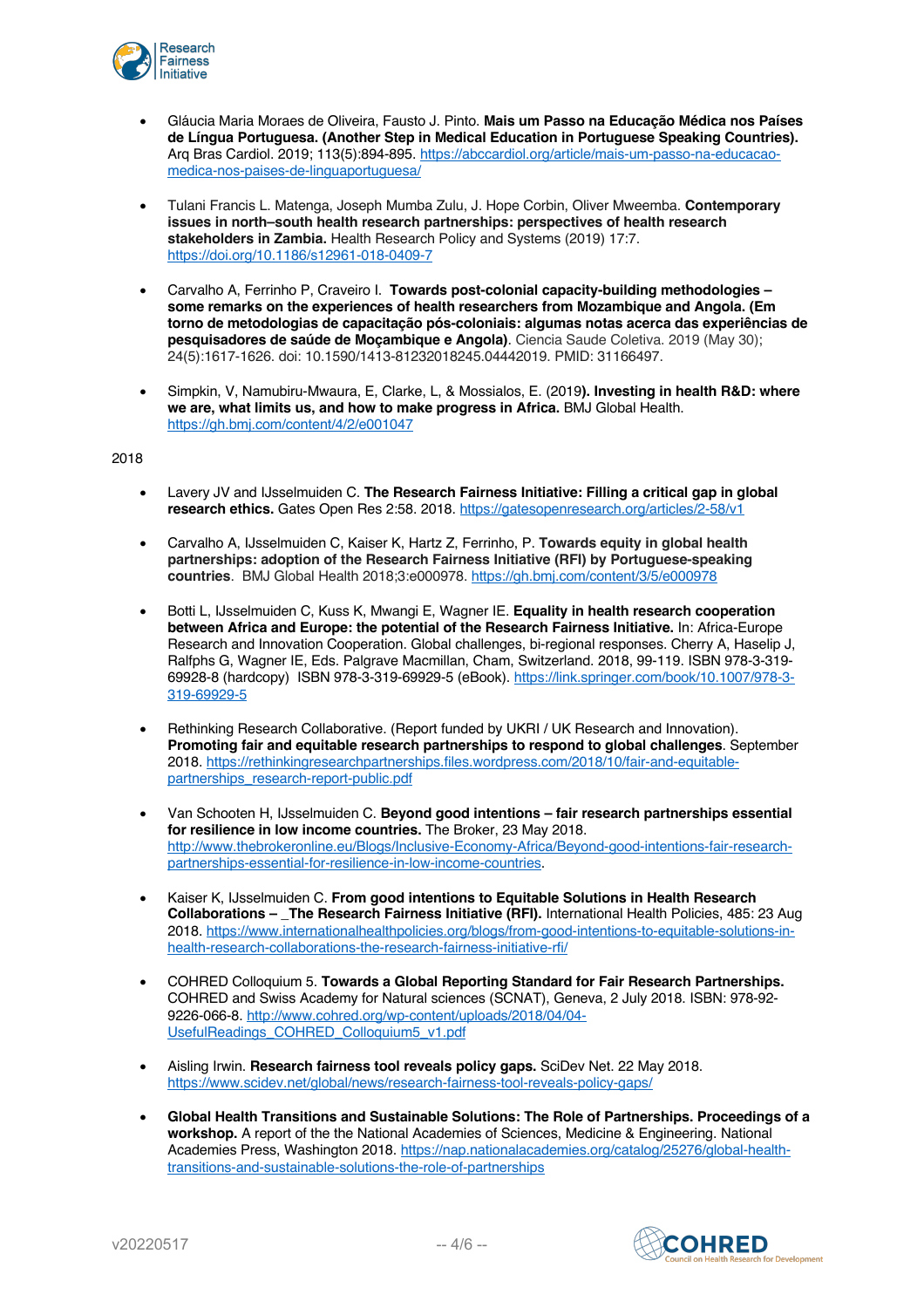

- Klipp K. **Research Fairness Initiative: Improving Partnerships Through Transparency**. Canadian Coalition for Global Health Research website interview. 28 March 2018. http://www.ccghr.ca/researchfairness-initiative-improving-partnerships-transparency/ (link not working on 28 April 2022)
- IJsselmuiden C, Klipp K. **Fair Research Partnerships in EuropeanCommission Funded Research – Do We Know What is Actually Happening with Public Funds?** PEAH 29 March 2018. http://www.peah.it/2018/04/fair-research-partnerships-in-european-commission-funded-research/
- (The RFI is mentioned as an important ancilliary service for health research in a report by the Work Bank and Wellcome Trust). **Money & Microbes. Strengthening clinical research capacity to prevent epidemics. (2018).** https://documents1.worldbank.org/curated/en/120551526675250202/pdf/126338- REVISED-27231-IVTF-Report-reduced.pdf

- IJsselmuiden Carel, Klipp Kirsty. **Para além das boas intenções – A Iniciativa para a Equidade na Investigação**. (Beyond Good Intentions – the Research Fairness Initiative). An Inst Hig Med Trop 2017; 16 (Suppl. 2): S9-S10
- Carvalho António, IJsselmuiden Carel, Klipp Kirsty, Paulo Ferrinho, Zulmira Hartz. **A implementação da Iniciativa para a Equidade na Investigação**. (The implementation of the Research Fairness Initiative). An Inst Hig Med Trop 2017; 16 (Suppl. 2): S11-S20
	- o **Equidade na Investigação em Saúde para o Desenvolvimento.** Anais do Instituto de Higiene e Medicina Tropical. (RFI Supplement edition). 2017; 16, Supplement 2. https://research.unl.pt/ws/portalfiles/portal/4129835/An\_Inst\_Hig\_Med\_Trop\_2017\_VOL16\_Su pl. 2 site.pdf
- Nordling, L. **Disadvantaged SA universities see promise in research fairness scheme.** Research Africa, 5 October 2017. http://www.researchresearch.com/news/article/?articleId=1370602
- Beran, D, Byass, P, Gbakima, A, Kahn, K, Sankoh, O, Tollman, S, et al. (2017). **Bringing all together for research capacity building in LMIC's – Authors' reply.** The Lancet Global Health 2017. DOI: https://doi.org/10.1016/S2214-109X(17)30303-0
- Jennie Dodson. **'Building Partnerships of Equals: The role of funders in equitable and effective international development collaborations'.** London, UKCDR, 19 April 2017. http://www.ukcdr.org.uk/resource/finding-and-building-effective-and-equitable-research-collaborations
- Nordling L. **Fairness Initiative is ready to roll.** Research Africa, 23 March 2017. http://www.researchresearch.com/news/article/?articleId=1366849
- Botti L. **Implementing an intervention for fairness, trust and equity in research collaborations.** UKCDS (original title and publisher)/ **Research collaborations: fairness, trust and equity. Implementing an intervention. UKCDR (successor of UKCDS).** UKDSR/UKCDR Blog. Making Science Work for Development. 28 February 2017. https://www.ukcdr.org.uk/research-collaborationsfairness-trust-and-equity/
- Botti L, IJsselmuiden C. **Creating and Maintaining Fair, Trustworthy and Sustainable Research Collaborations.** PEAH – Policies for Equitable Access to Health – Blog post. 12. March 2017. http://www.peah.it/2017/03/creating-and-maintaining-fair-trustworthy-and-sustainable-researchcollaborations/

- P Hofmeier. **Only true partners find smart solutions.** (Editorial Highlighting the Research Fairness Initiaitve as introduction to an article in the Magazine focused on Fair Research. *Horizons.* Swiss National Science Foundation & Swiss Academy of Arts and Sciences. (December 2016). http://www.snf.ch/SiteCollectionDocuments/horizonte/Horizonte\_gesamt/SNF\_horizons\_111\_December \_EN.pdf
- Horn L. **Promoting Responsible Research Conduct: A South African Perspective.** *Journal of Academic Ethics,* 2016 (26 November); 15: 59-72. https://link.springer.com/article/10.1007/s10805-016- 9272-8